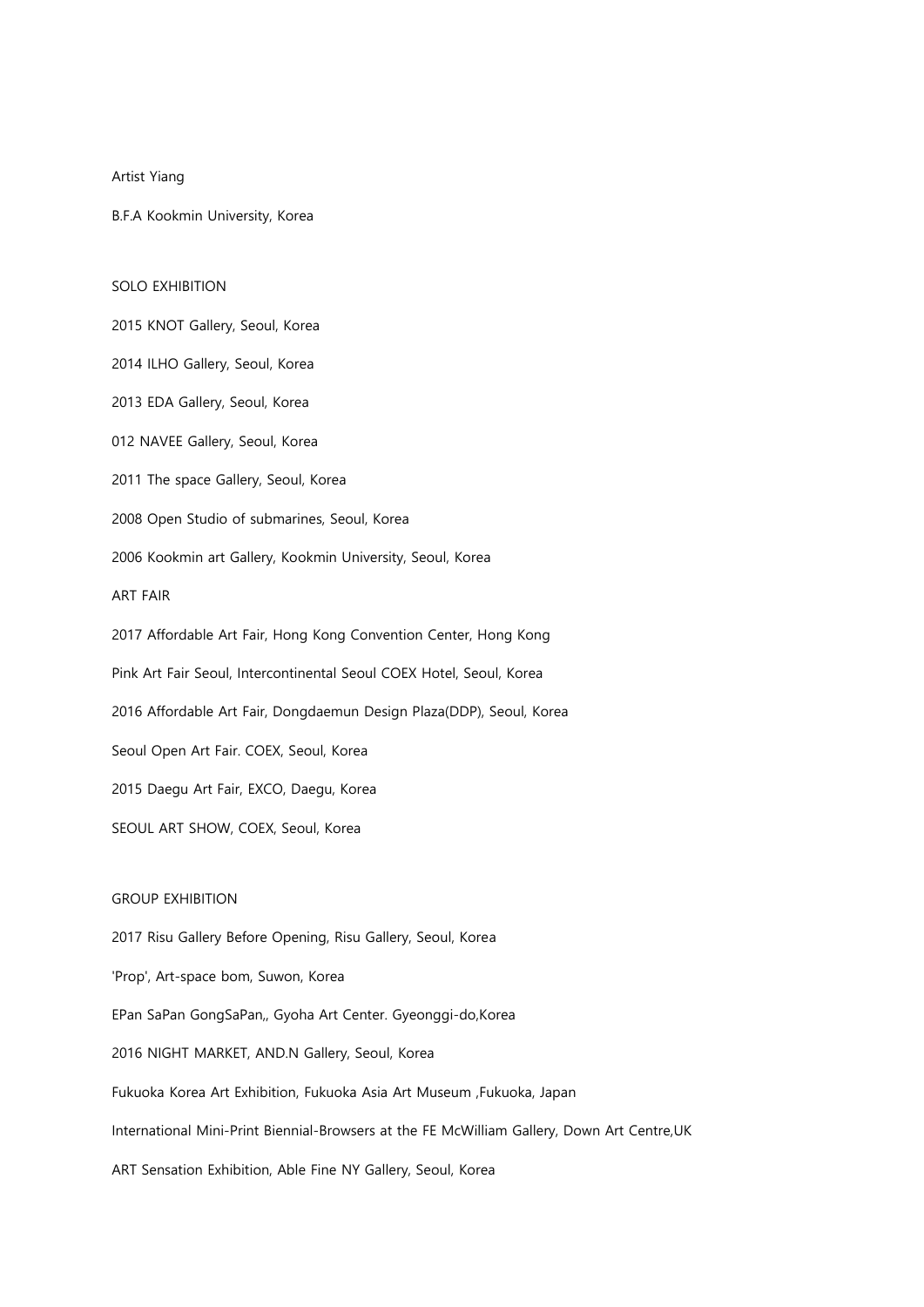International Mini-Print, Biennial-Seacourt,, Northern Ireland,UK Prop, Alternative space Chungjeonggak, Seoul, Korea With's Exhibition, Ilho Gallery, Seoul, Korea 2015 Republic of Korea Exhibition, The National Assembly building, Seoul, Korea Geurigo, Ilho Gallury, Seoul, Korea Potential ART Exhibition, Hanjun art center, Seoul, Korea 2014 DMZ International Arts Festival Drawing Exhibition, Seokjang-ri Museum, Gyeonggi-do,Korea Gwang hwamun New Sensation, Chosun Ilbo Art Museum, Seoul, Korea Free Draw, Gallery All, Seoul, Korea Island of Art Exhibition ,Ganainsa Art Center, Seoul, Korea 2013 Geuligo exhibition, Ilho gallery, Seoul, Korea 2012 Seoul International Museum of Modern Art Festival, Seoul Trade Exhibition Center, Seoul, Korea etc

## Gammengja

Gammengja means the person who has low emotional intelligence because of a fast life with a number of information and high dependence on technology, which modern people could not control their mind or emotion, and they feel that keeping relationship with others is difficult.

My work comes form my personal experience that I could not feel any sentiment of or